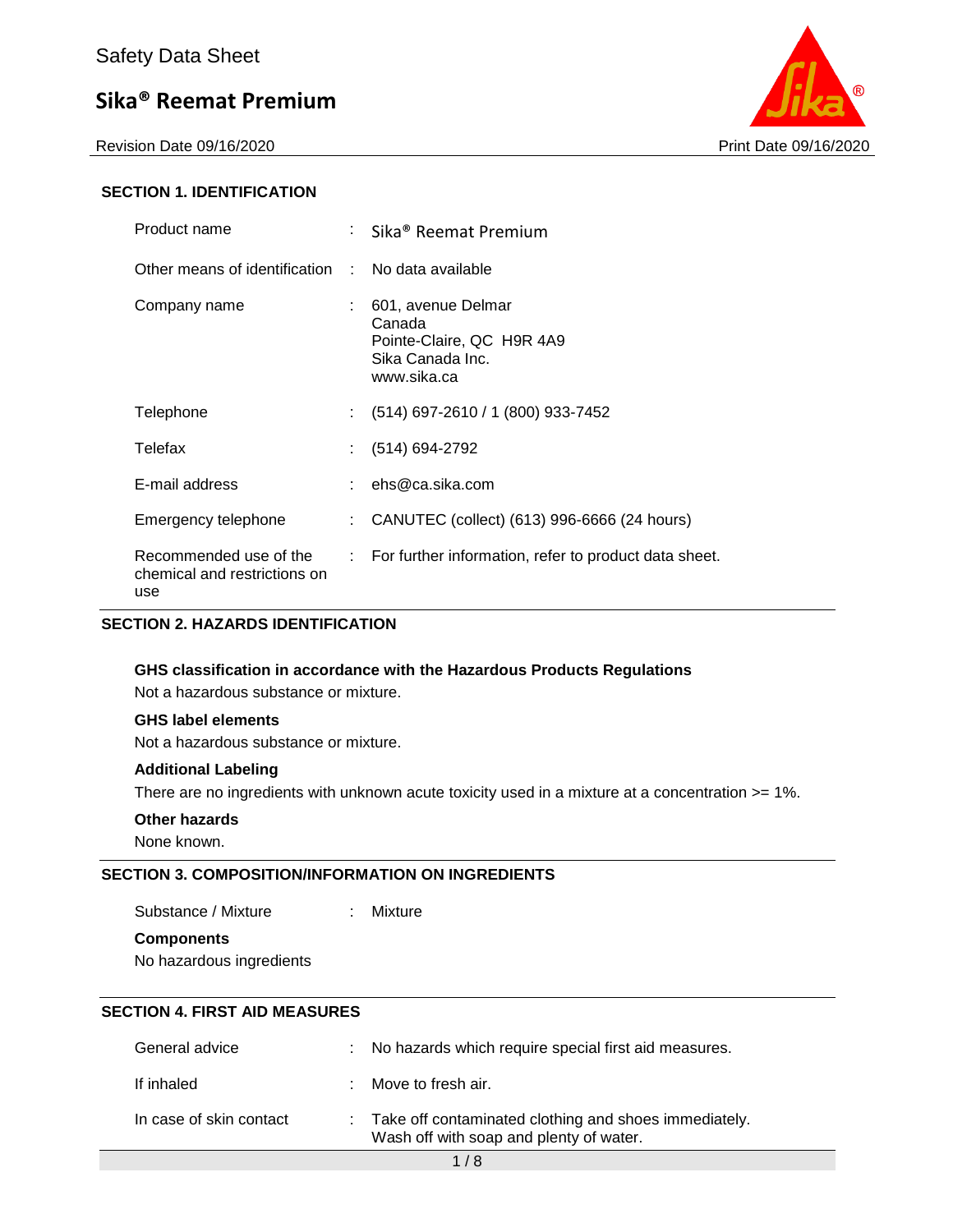

| In case of eye contact                                            |    | Flush eyes with water as a precaution.<br>Remove contact lenses.<br>Keep eye wide open while rinsing.                                                                                                                  |
|-------------------------------------------------------------------|----|------------------------------------------------------------------------------------------------------------------------------------------------------------------------------------------------------------------------|
| If swallowed                                                      |    | : Clean mouth with water and drink afterwards plenty of water.<br>Do not induce vomiting without medical advice.<br>Do not give milk or alcoholic beverages.<br>Never give anything by mouth to an unconscious person. |
| Most important symptoms<br>and effects, both acute and<br>delayed | ÷. | No known significant effects or hazards.<br>No information available.                                                                                                                                                  |
| Notes to physician                                                |    | Treat symptomatically.                                                                                                                                                                                                 |

### **SECTION 5. FIRE-FIGHTING MEASURES**

| Suitable extinguishing media                        | Use extinguishing measures that are appropriate to local cir-<br>cumstances and the surrounding environment.                                                                                                                  |
|-----------------------------------------------------|-------------------------------------------------------------------------------------------------------------------------------------------------------------------------------------------------------------------------------|
| Further information                                 | Collect contaminated fire extinguishing water separately. This<br>must not be discharged into drains.<br>Fire residues and contaminated fire extinguishing water must<br>be disposed of in accordance with local regulations. |
| Special protective equipment :<br>for fire-fighters | In the event of fire, wear self-contained breathing apparatus.                                                                                                                                                                |

#### **SECTION 6. ACCIDENTAL RELEASE MEASURES**

| Environmental precautions                                | : Local authorities should be advised if significant spillages<br>cannot be contained. |
|----------------------------------------------------------|----------------------------------------------------------------------------------------|
| Methods and materials for<br>containment and cleaning up | Keep in suitable, closed containers for disposal.                                      |

#### **SECTION 7. HANDLING AND STORAGE**

| fire and explosion          | Advice on protection against : Normal measures for preventive fire protection.                                                                           |
|-----------------------------|----------------------------------------------------------------------------------------------------------------------------------------------------------|
| Advice on safe handling     | : For personal protection see section 8.<br>No special handling advice required.<br>Follow standard hygiene measures when handling chemical<br>products. |
| Conditions for safe storage | Keep container tightly closed in a dry and well-ventilated<br>place.<br>Store in accordance with local regulations.                                      |
| Materials to avoid          | No special restrictions on storage with other products.                                                                                                  |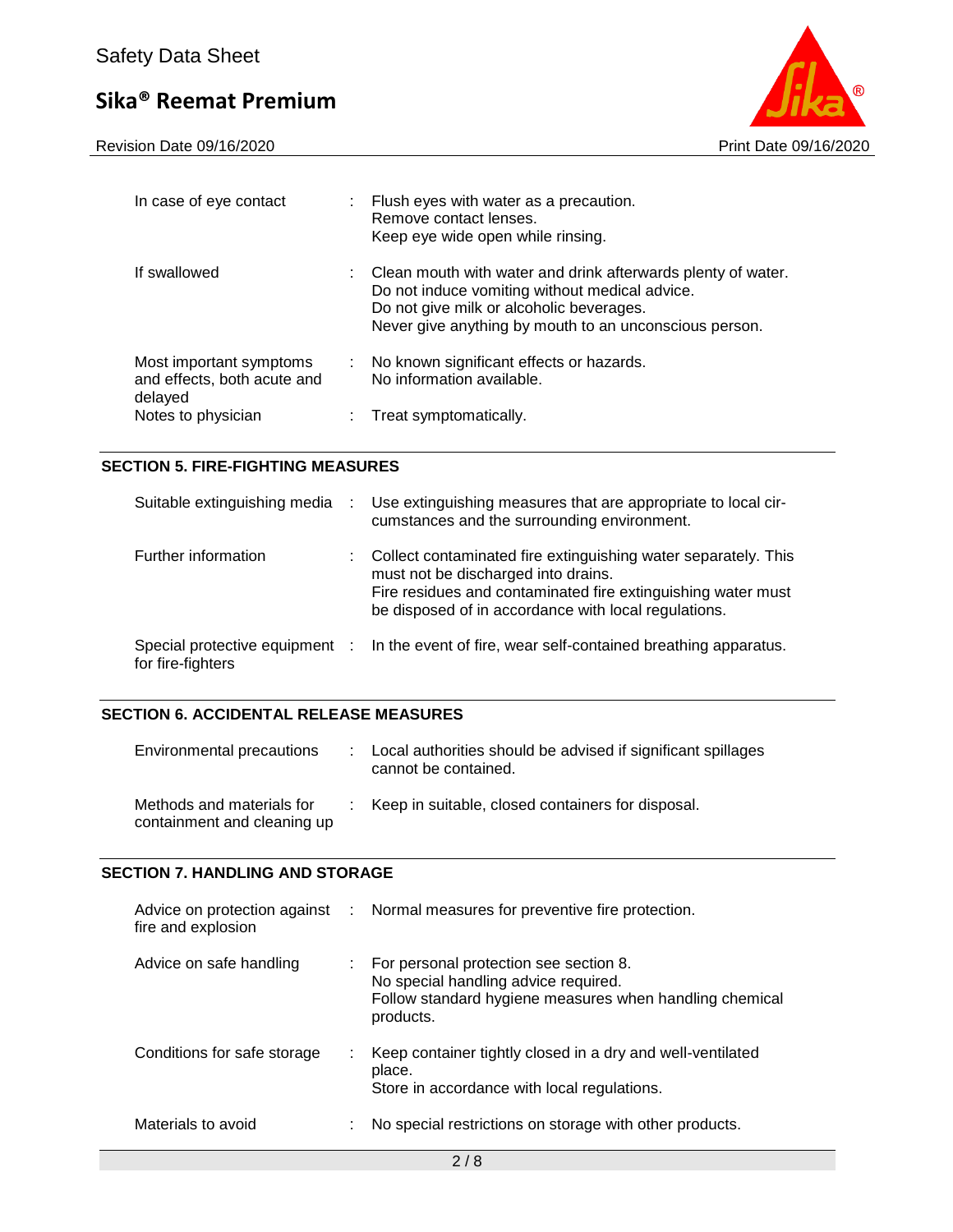Revision Date 09/16/2020 **Print Date 09/16/2020** 



#### **SECTION 8. EXPOSURE CONTROLS/PERSONAL PROTECTION**

#### **Ingredients with workplace control parameters**

Contains no substances with occupational exposure limit values.

| <b>Engineering measures</b>          | Use of adequate ventilation should be sufficient to control<br>worker exposure to airborne contaminants. If the use of this<br>product generates dust, fumes, gas, vapor or mist, use pro-<br>cess enclosures, local exhaust ventilation or other engineer-<br>ing controls to keep worker exposure below any recommend-<br>ed or statutory limits. |
|--------------------------------------|-----------------------------------------------------------------------------------------------------------------------------------------------------------------------------------------------------------------------------------------------------------------------------------------------------------------------------------------------------|
| <b>Personal protective equipment</b> |                                                                                                                                                                                                                                                                                                                                                     |
| Respiratory protection               | Use a properly fitted NIOSH approved air-purifying or air-fed<br>respirator complying with an approved standard if a risk as-<br>sessment indicates this is necessary.                                                                                                                                                                              |
|                                      | The filter class for the respirator must be suitable for the max-<br>imum expected contaminant concentration<br>(gas/vapor/aerosol/particulates) that may arise when han-<br>dling the product. If this concentration is exceeded, self-<br>contained breathing apparatus must be used.                                                             |
| Hand protection                      | Chemical-resistant, impervious gloves complying with an<br>approved standard should be worn at all times when handling<br>chemical products if a risk assessment indicates this is nec-<br>essary.                                                                                                                                                  |
| Eye protection                       | Safety eyewear complying with an approved standard should<br>be used when a risk assessment indicates this is necessary.                                                                                                                                                                                                                            |
| Skin and body protection             | Choose body protection in relation to its type, to the concen-<br>tration and amount of dangerous substances, and to the spe-<br>cific work-place.                                                                                                                                                                                                  |
| Hygiene measures                     | Wash hands before breaks and immediately after handling<br>the product.<br>Remove contaminated clothing and protective equipment<br>before entering eating areas.<br>Avoid breathing dust.                                                                                                                                                          |

#### **SECTION 9. PHYSICAL AND CHEMICAL PROPERTIES**

| Appearance     | ÷. | roll              |
|----------------|----|-------------------|
| Color          |    | $:$ white         |
| Odor           |    | : odorless        |
| Odor Threshold | ÷  | No data available |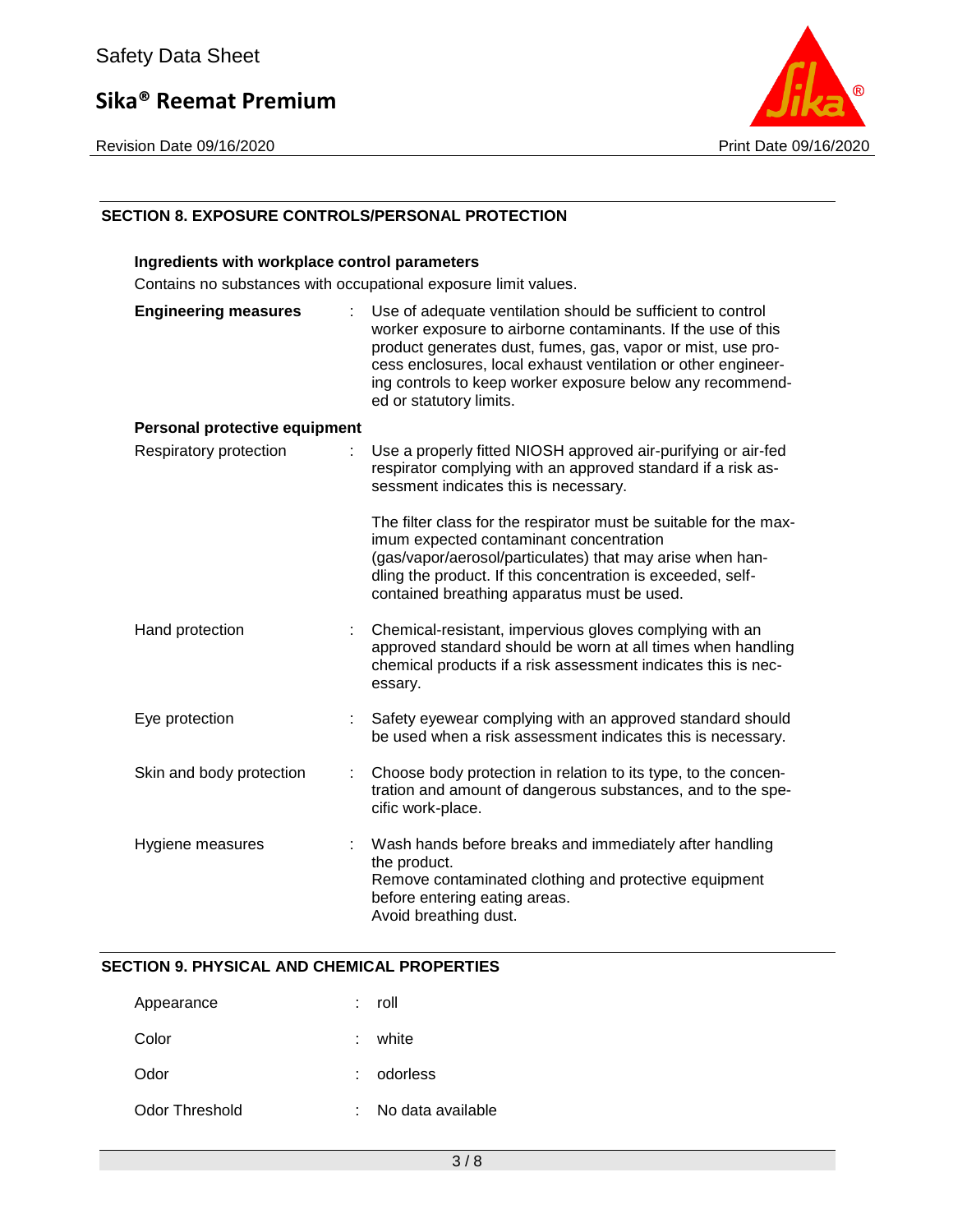Revision Date 09/16/2020 **Print Date 09/16/2020** 



| рH                                                                      |                              | Not applicable            |
|-------------------------------------------------------------------------|------------------------------|---------------------------|
| Melting point/range / Freezing :                                        |                              | No data available         |
| point<br>Boiling point/boiling range                                    | ÷                            | No data available         |
| Flash point                                                             |                              | Not applicable            |
| Evaporation rate                                                        | ÷                            | No data available         |
| Flammability (solid, gas)                                               | ÷                            | No data available         |
| Upper explosion limit / Upper : No data available<br>flammability limit |                              |                           |
| Lower explosion limit / Lower : No data available<br>flammability limit |                              |                           |
| Vapor pressure                                                          |                              | No data available         |
| Relative vapor density                                                  | ÷                            | No data available         |
| Density                                                                 | t.                           | 2.6 g/cm3 (20 °C (68 °F)) |
| Solubility(ies)<br>Water solubility                                     | ÷.                           | insoluble                 |
| Solubility in other solvents                                            | $\mathcal{L}_{\mathrm{max}}$ | No data available         |
| Partition coefficient: n-<br>octanol/water                              |                              | No data available         |
| Autoignition temperature                                                | ÷.                           | No data available         |
| Decomposition temperature                                               | $\mathbb{Z}^{\times}$        | No data available         |
| Viscosity<br>Viscosity, dynamic                                         | t.                           | No data available         |
| Viscosity, kinematic                                                    | <b>Contract Contract</b>     | Not applicable            |
| <b>Explosive properties</b>                                             |                              | No data available         |
| Oxidizing properties                                                    |                              | No data available         |
| Volatile organic compounds<br>(VOC) content                             | ÷                            | Not applicable            |

### **SECTION 10. STABILITY AND REACTIVITY**

| Reactivity                     | t. | No dangerous reaction known under conditions of normal use. |
|--------------------------------|----|-------------------------------------------------------------|
| Chemical stability             |    | : The product is chemically stable.                         |
| Possibility of hazardous reac- |    | : Stable under recommended storage conditions.              |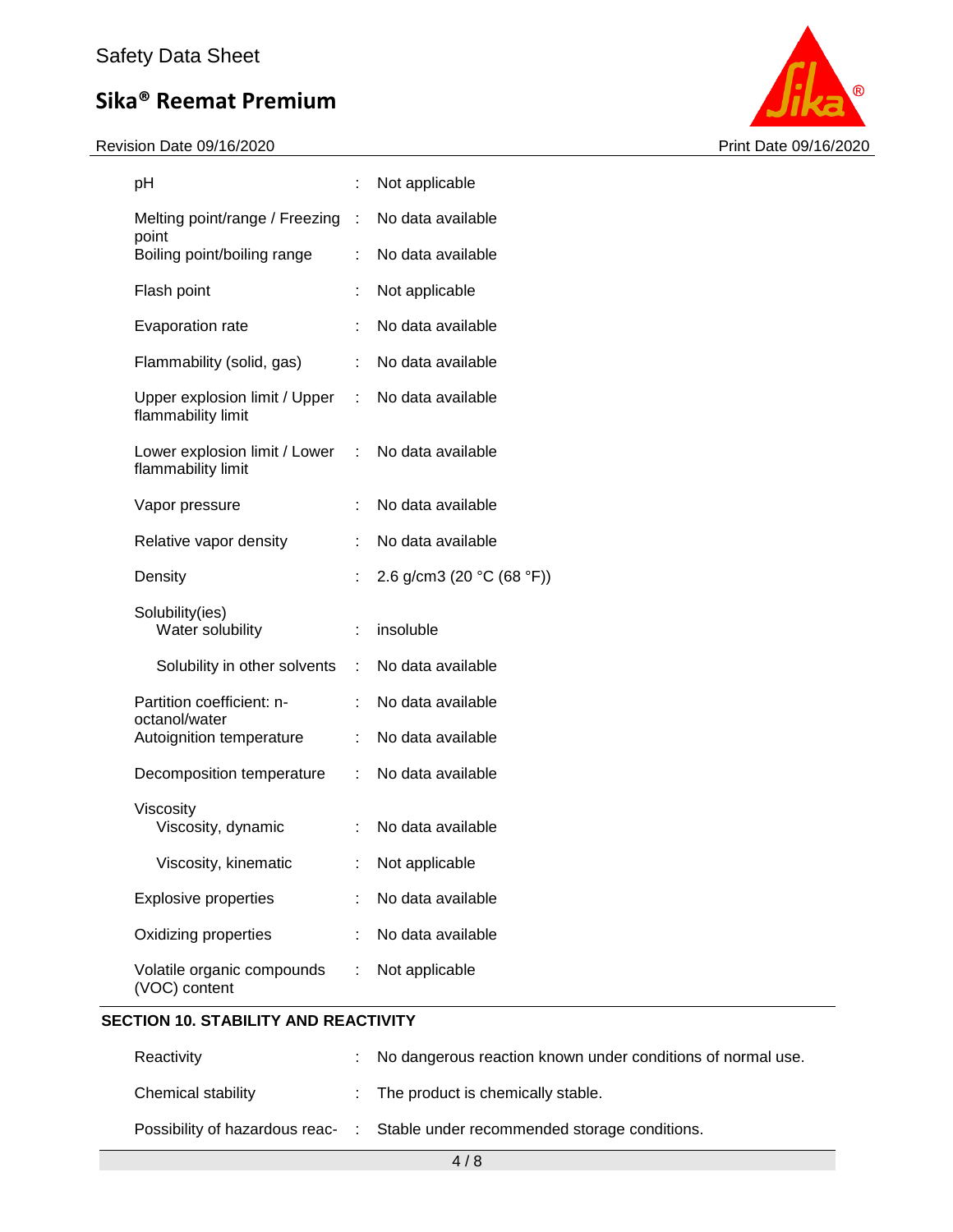Revision Date 09/16/2020 Print Date 09/16/2020



| tions                               |                                                                                                           |
|-------------------------------------|-----------------------------------------------------------------------------------------------------------|
| Conditions to avoid                 | No data available                                                                                         |
| Incompatible materials              | No data available                                                                                         |
| Hazardous decomposition<br>products | Under normal conditions of storage and use, hazardous de-<br>composition products should not be produced. |

#### **SECTION 11. TOXICOLOGICAL INFORMATION**

Not classified based on available information.

#### **Skin corrosion/irritation**

Not classified based on available information.

#### **Serious eye damage/eye irritation**

Not classified based on available information.

#### **Respiratory or skin sensitization**

#### **Skin sensitization**

Not classified based on available information.

#### **Respiratory sensitization**

Not classified based on available information.

#### **Germ cell mutagenicity**

Not classified based on available information.

#### **Carcinogenicity**

Not classified based on available information. **IARC** Not applicable

- **OSHA** Not applicable
- **NTP** Not applicable

#### **Reproductive toxicity**

Not classified based on available information.

#### **STOT-single exposure**

Not classified based on available information.

#### **STOT-repeated exposure**

Not classified based on available information.

#### **Aspiration toxicity**

Not classified based on available information.

#### **SECTION 12. ECOLOGICAL INFORMATION**

**Ecotoxicity** No data available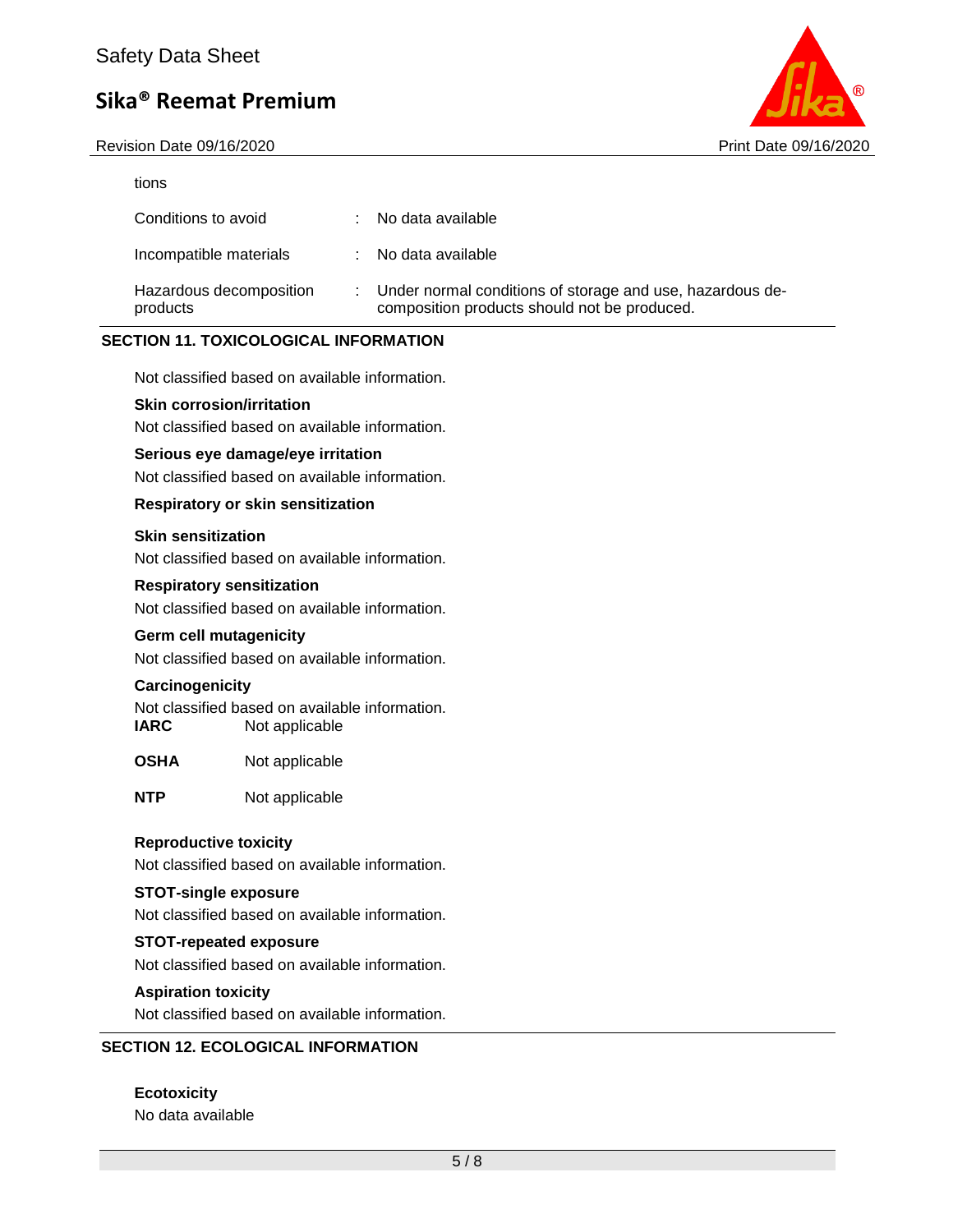Revision Date 09/16/2020 **Print Date 09/16/2020** 



| <b>Persistence and degradability</b><br>No data available |                                                                                          |
|-----------------------------------------------------------|------------------------------------------------------------------------------------------|
| <b>Bioaccumulative potential</b><br>No data available     |                                                                                          |
| <b>Mobility in soil</b><br>No data available              |                                                                                          |
| Other adverse effects<br><b>Product:</b>                  |                                                                                          |
| Additional ecological infor-<br>÷.<br>mation              | Do not empty into drains; dispose of this material and its con-<br>tainer in a safe way. |

#### **SECTION 13. DISPOSAL CONSIDERATIONS**

| <b>Disposal methods</b> |                                                                                                                                                                                                                             |
|-------------------------|-----------------------------------------------------------------------------------------------------------------------------------------------------------------------------------------------------------------------------|
| Waste from residues     | Disposal of this product, solutions and any by-products should<br>at all times comply with the requirements of environmental<br>protection and waste disposal legislation and any regional<br>local authority requirements. |
| Contaminated packaging  | Empty containers should be taken to an approved waste han-<br>dling site for recycling or disposal.                                                                                                                         |

#### **SECTION 14. TRANSPORT INFORMATION**

#### **International Regulations**

#### **IATA-DGR**

Not regulated as a dangerous good

#### **IMDG-Code**

Not regulated as a dangerous good

### **Transport in bulk according to Annex II of MARPOL 73/78 and the IBC Code**

Not applicable for product as supplied.

#### **Domestic regulation**

**TDG** Not regulated as a dangerous good

### **SECTION 15. REGULATORY INFORMATION**

#### **Canadian lists**

No substances are subject to a Significant New Activity Notification.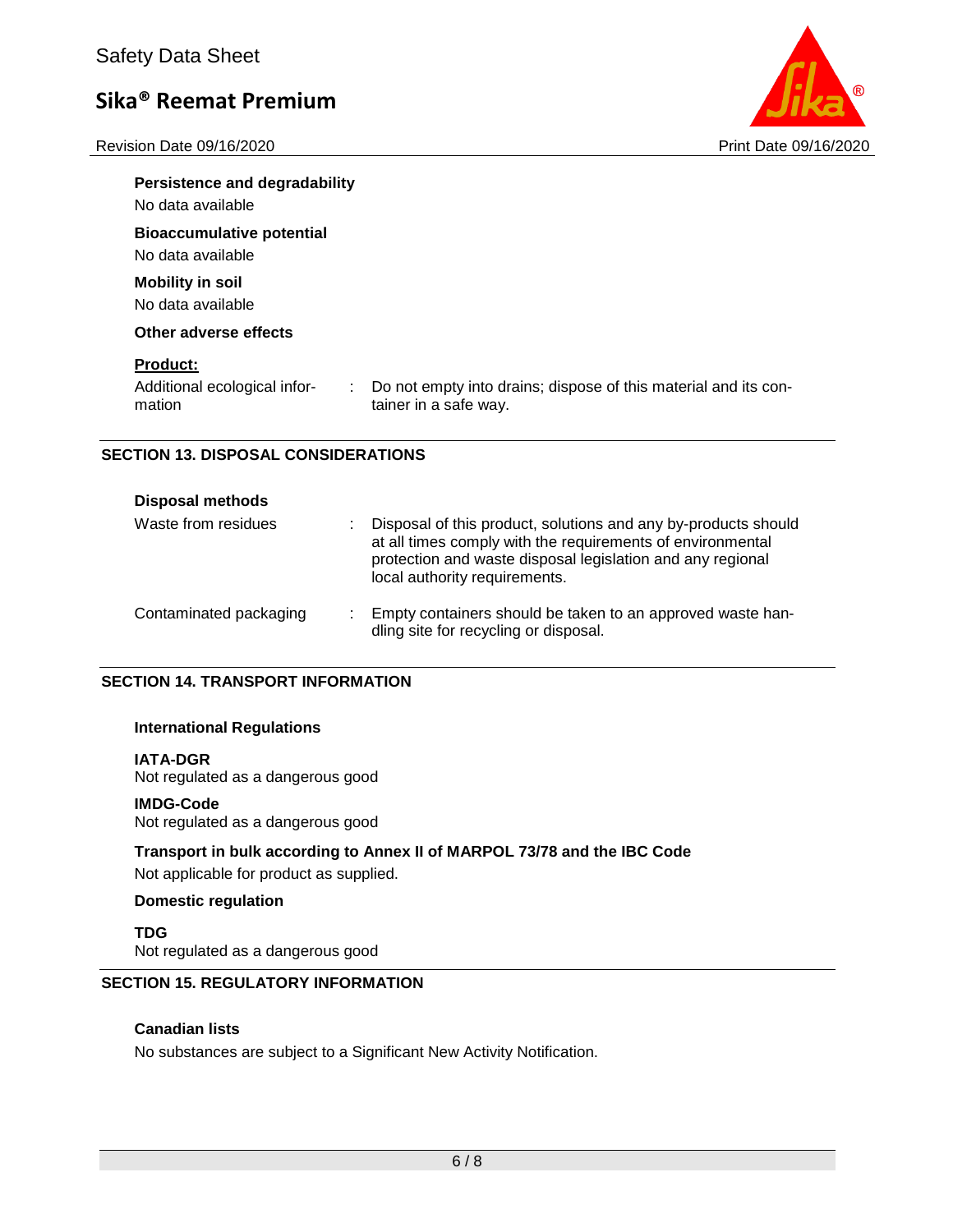Revision Date 09/16/2020 Print Date 09/16/2020



#### **SECTION 16. OTHER INFORMATION**

#### **Full text of other abbreviations**

| <b>ADR</b>       | Accord européen relatif au transport international des<br>marchandises Dangereuses par Route |
|------------------|----------------------------------------------------------------------------------------------|
| CAS              | <b>Chemical Abstracts Service</b>                                                            |
| <b>DNEL</b>      | Derived no-effect level                                                                      |
| <b>EC50</b>      | Half maximal effective concentration                                                         |
| <b>GHS</b>       | <b>Globally Harmonized System</b>                                                            |
| IATA             | International Air Transport Association                                                      |
| <b>IMDG</b>      | International Maritime Code for Dangerous Goods                                              |
| LD <sub>50</sub> | Median lethal dosis (the amount of a material, given all at                                  |
|                  | once, which causes the death of 50% (one half) of a group of<br>test animals)                |
| <b>LC50</b>      | Median lethal concentration (concentrations of the chemical in                               |
|                  | air that kills 50% of the test animals during the observation<br>period)                     |
| <b>MARPOL</b>    | International Convention for the Prevention of Pollution from                                |
|                  | Ships, 1973 as modified by the Protocol of 1978                                              |
| <b>OEL</b>       | Occupational Exposure Limit                                                                  |
| <b>PBT</b>       | Persistent, bioaccumulative and toxic                                                        |
| <b>PNEC</b>      | Predicted no effect concentration                                                            |
| <b>REACH</b>     | Regulation (EC) No 1907/2006 of the European Parliament                                      |
|                  | and of the Council of 18 December 2006 concerning the Reg-                                   |
|                  | istration, Evaluation, Authorisation and Restriction of Chemi-                               |
|                  | cals (REACH), establishing a European Chemicals Agency                                       |
| <b>SVHC</b>      | Substances of Very High Concern                                                              |
| vPvB             | Very persistent and very bioaccumulative                                                     |

#### Notice to Reader:

The information contained in this Material Safety Data Sheet applies only to the actual Sika Canada product identified and described herein. This information is not intended to address, nor does it address the use or application of the identified Sika product in combination with any other material, product or process. All of the information set forth herein is based on technical data regarding the identified product that Sika believes to be reliable as of the date hereof. Prior to each use of any Sika product, the user must always read and follow the warnings and instructions on the product's current Product Data Sheet, product label and Material Safety Data Sheet for each Sika product, which are available at web site and/or telephone number listed.

SIKA MAKES NO WARRANTIES EXPRESS OR IMPLIED AND ASSUMES NO LIABILITY ARISING FROM THIS INFORMATION OR ITS USE. SIKA SHALL NOT BE LIABLE UNDER ANY LEGAL THEORY FOR SPECIAL OR CONSEQUENTIAL DAMAGES AND SHALL NOT BE RESPONSIBLE FOR THE USE OF THIS PRODUCT IN A MANNER TO INFRINGE ON ANY PATENT OR ANY OTHER INTELLECTUAL PROPERTY RIGHTS HELD BY OTHERS.

All sales of Sika products are subject to its current terms and conditions of sale available at www.sika.ca or 514-697-2610.